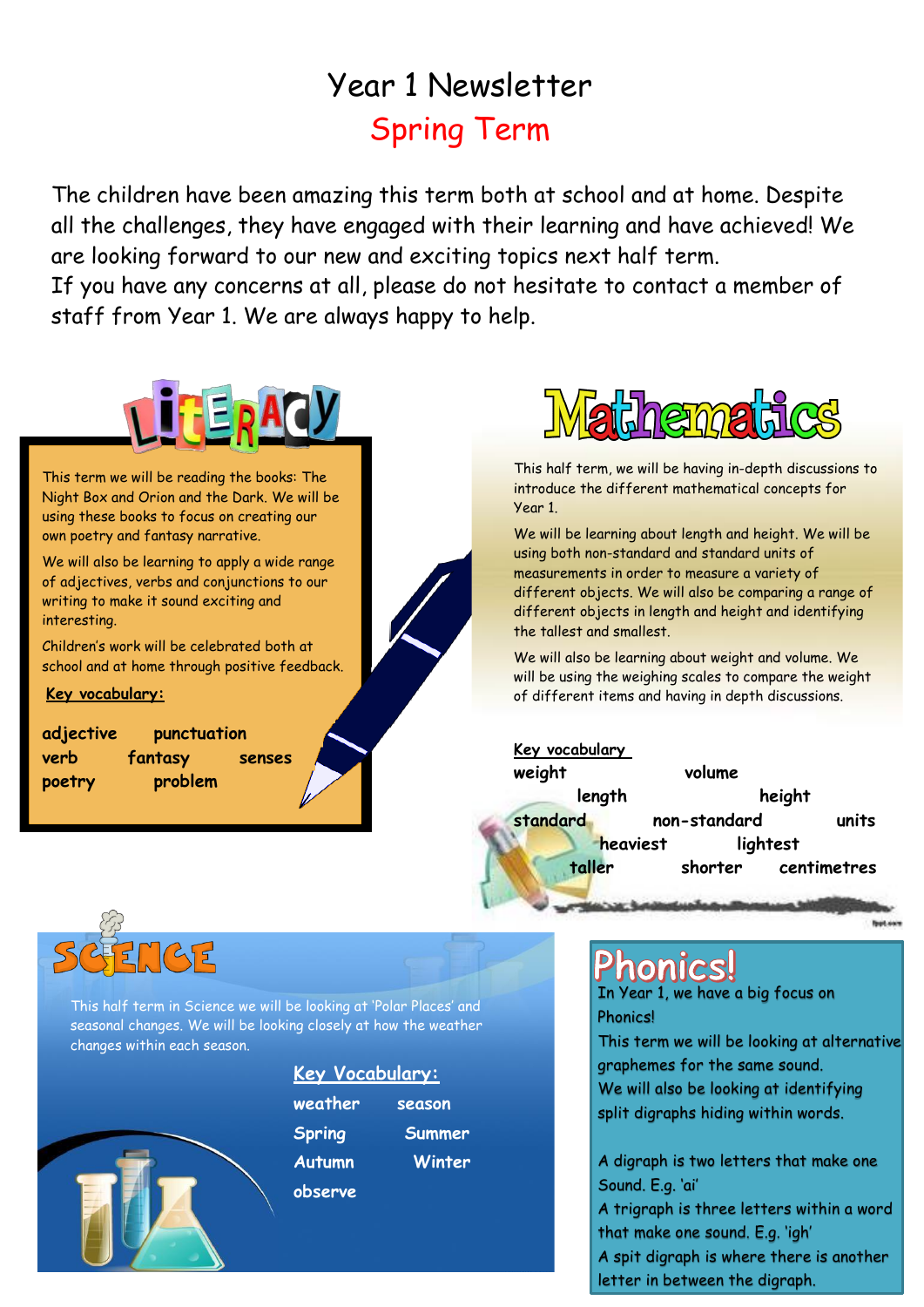

**PE** – This term, we will be focusing on invasion games such as hockey. The purpose of these games are to develop team building skills.

**PSHE** – This term, we will be learning about how we belong to a variety of different communities such as school and clubs.

**Computing** – This term, we will be using the computers to continue to learn to access our Microsoft Teams accounts and create wonderful pictures using paint.



*Maths link:<http://uk.mathletics.com/> E-safety link:* [https://www.saferinternet.org.uk/](https://eur03.safelinks.protection.outlook.com/?url=https%3A%2F%2Fwww.saferinternet.org.uk%2F&data=04%7C01%7CSHorner%40stchads.trinitymat.org%7C0ec6d696a33f478122bb08d8d7ea1a9b%7Cae3d210892e840b79cfc9b463f21fd37%7C1%7C0%7C637496747756152124%7CUnknown%7CTWFpbGZsb3d8eyJWIjoiMC4wLjAwMDAiLCJQIjoiV2luMzIiLCJBTiI6Ik1haWwiLCJXVCI6Mn0%3D%7C1000&sdata=qu8ulizpkIAsubbhFd1Lr6Tq1BIQ%2BtzDIN5eqINu0UQ%3D&reserved=0)